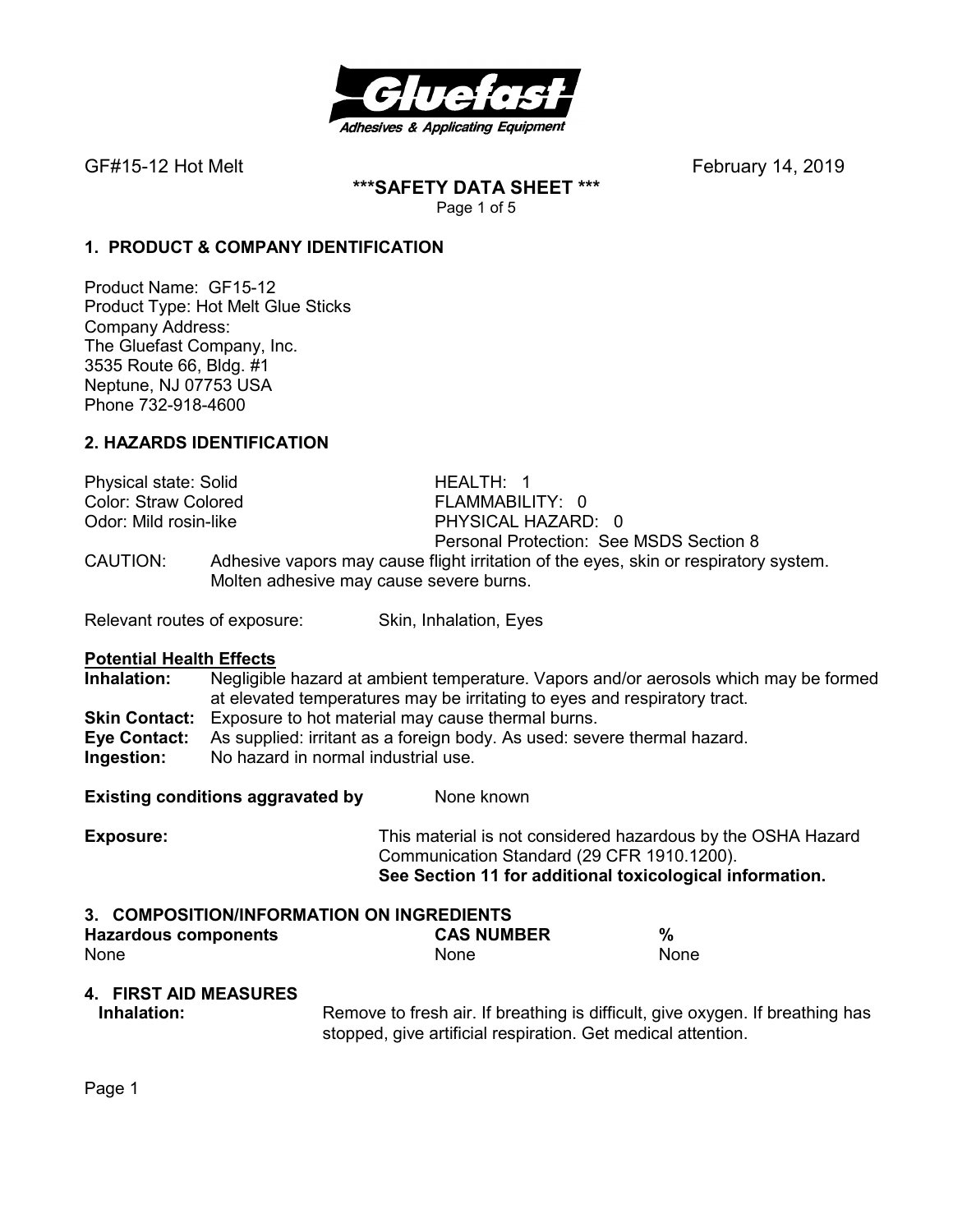

# **\*\*\*SAFETY DATA SHEET \*\*\***

Page 2 of 5

**Skin contact:** For hot product, immediately immerse in or flush affected area with large amounts of cold water to dissipate heat. Cover with clean cotton sheeting and get prompt medical attention. **Eye contact:** If hot: flush with cool water. Treat as wax or resin burn. Do not attempt to remove solidified adhesive. Get medical attention immediately.

**Ingestion:** Get immediate attention.

**5. FIRE FIGHTING MEASURES Flash point:**  $>500F$  (Cleveland Open Cup) **Auto ignition temperature:** Unknown **Flammable/Explosive limits - lower:** Not applicable **Flammable/Explosive limits – upper:** Not applicable<br> **Extinguishing media**: CO2; Dry chemical **Extinguishing media: Special firefighting procedures**: No special procedures are required. **Unusual fire or explosion hazards:** Not applicable **Hazardous combustion products:** Not applicable

### **6. ACCIDENTAL RELEASE MEASURES**

Use personal protection recommended in Section 8, isolate the hazard area and deny entry to unnecessary and unprotected personnel.

| <b>Environmental precautions:</b> | For safety and environmental precautions, please<br>review entire Material Safety Data Sheet for<br>necessary information.                                                                       |
|-----------------------------------|--------------------------------------------------------------------------------------------------------------------------------------------------------------------------------------------------|
| <b>Clean-up methods:</b>          | Allow to cool and solidify. Scrape up and collect in<br>suitable containers for disposal.                                                                                                        |
| 7. HANDLING AND STORAGE           |                                                                                                                                                                                                  |
| Handling:                         | Store in a cool, dry area. Precaution: This product<br>should only be heated to recommended<br>temperatures. Hazards of pyrolysis products emitted<br>are unkown and may be hazardous to health. |
| Storage:                          | 20-100F. Shelf life is 3 years.                                                                                                                                                                  |

#### **8. EXPOSURE CONTROLS/PERSONAL PROTECTION**

**Employers should complete an assessment of all workplaces to determine the need for, and selection of, proper exposure controls and protective equipment for each task performed.** 

| <b>Hazardous components</b> |      |      | <b>ACGIH TLV   OSHA PEL   AIHA WEEL   OTHER</b> |             |
|-----------------------------|------|------|-------------------------------------------------|-------------|
| None                        | None | None | None                                            | <b>None</b> |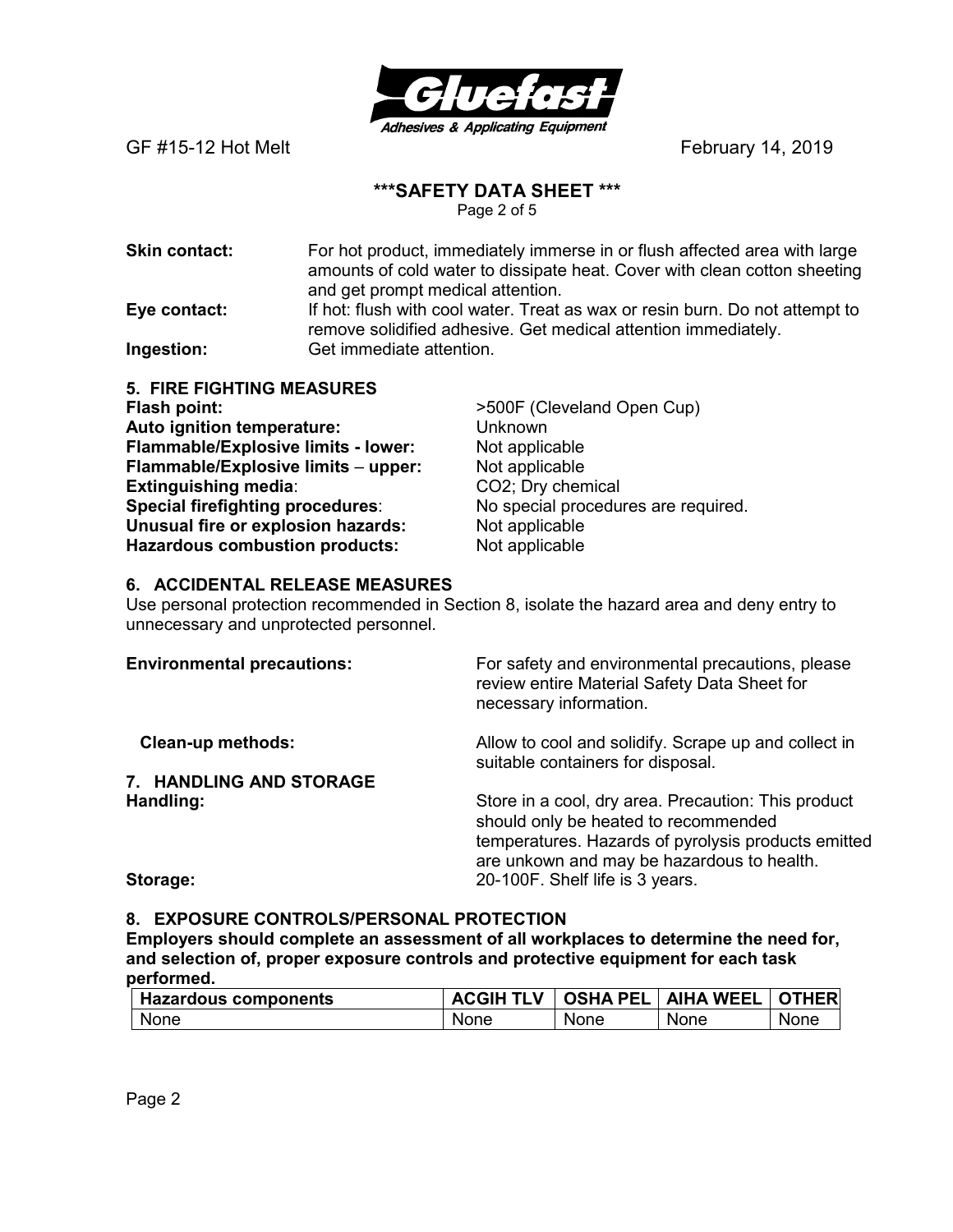

#### **\*\*\*SAFETY DATA SHEET \*\*\***

Page 3 of 5

**Engineering controls:** Local, General Ventilation Requirements<br> **Respiratory protection:** Avoid prolonged or repeated breathing of vapor of Avoid prolonged or repeated breathing of vapor or mists. If exposure may or does exceed occupational exposure limits, use a NIOSH approved respirator to prevent overexposure. **Eyeface protection:** Avoid contact with eyes. Wear chemical goggles if there is likelihood of contact with eyes.

**Skin protection:** Thermally resistant gloves should be worn. Employee must wear appropriate protective clothing and equipment to prevent any possibility of skin contact with this substance. Change or removal of clothing is not required unless molten adhesive has been splashed on clothing and passes through fabric.

#### **9. PHYSICAL AND CHEMICAL PROPERTIES**

| <b>Physical state:</b>                     | Solid                      |
|--------------------------------------------|----------------------------|
| Color:                                     | Straw colored              |
| Odor:                                      | Mild rosin-like            |
| <b>Odor threshold:</b>                     | Not available              |
| Ph:                                        | N/A                        |
| <b>Vapor Pressure:</b>                     | <b>NIL</b>                 |
| <b>Boiling Point/range:</b>                | >500F                      |
| <b>Melting Point/range:</b>                | Not applicable             |
| Specific gravity:                          | 0.98                       |
| Vapor density:                             | <b>NIL</b>                 |
| <b>Flash Point:</b>                        | >500F (Cleveland Open Cup) |
| <b>Flammable/Explosive limits - lower:</b> | Not applicable             |
| Flammable/Explosive limits - upper:        | Not applicable             |
| <b>Autoignition temperature:</b>           | Unknown                    |
| <b>Evaporation rate:</b>                   | <b>NIL</b>                 |
| <b>Solubility in water:</b>                | Insoluble                  |
| Partition coefficient (n-octanol/water)    | Not available              |
| <b>VOC content:</b>                        | NIL                        |

#### **10. STABILITY AND REACTIVITY**

| Stability               | Stable                                                            |
|-------------------------|-------------------------------------------------------------------|
| Hazardous reactions:    | Will not occur.                                                   |
|                         | Hazardous decomposition products Carbon monoxide, carbon dioxide. |
| Incompatible materials: | None known                                                        |
| Conditions to avoid:    | None known                                                        |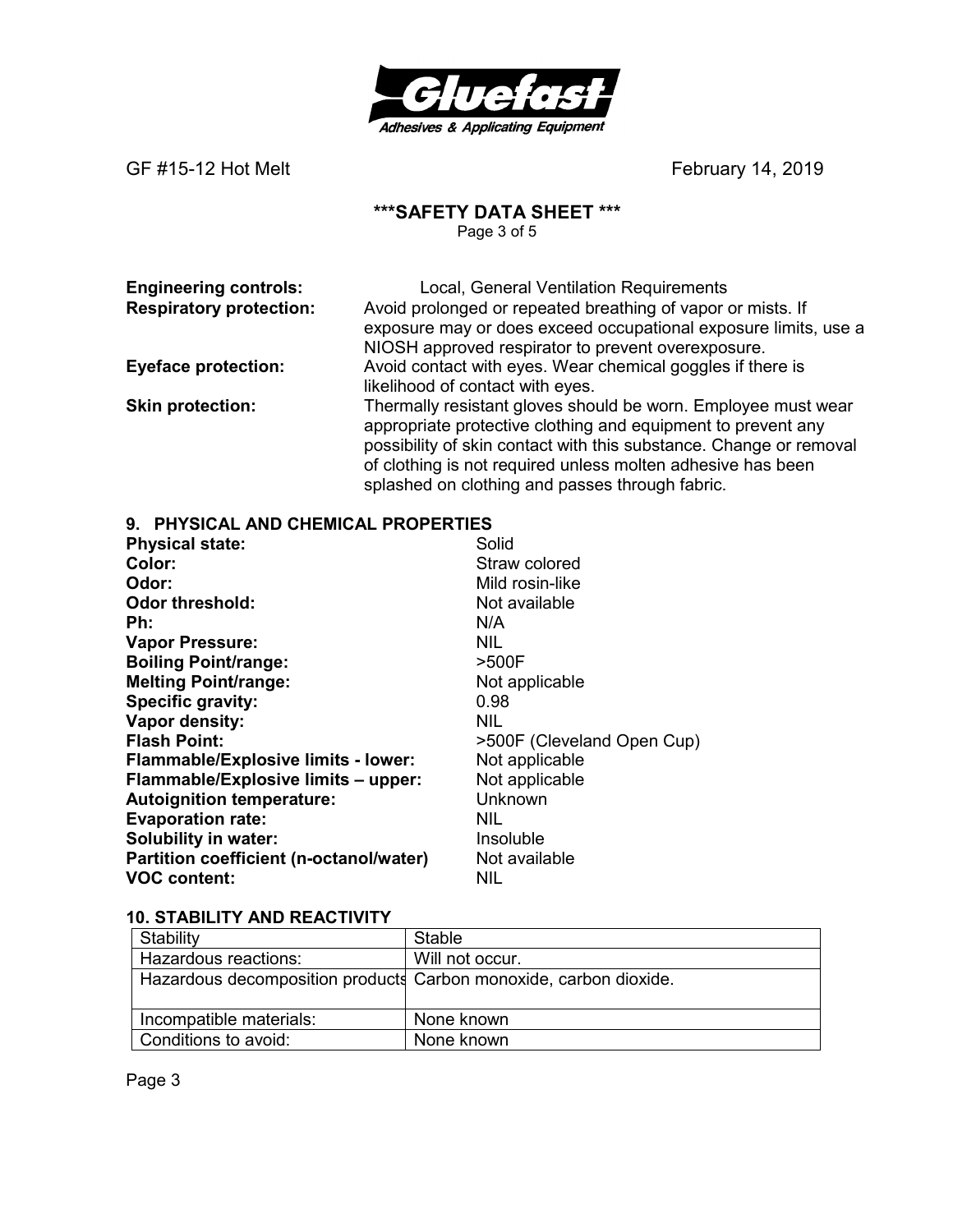

#### **\*\*\*SAFETY DATA SHEET \*\*\***  Page 4 of 5

# **11. TOXICOLOGICAL INFORMATION**

| Hazardous components NTB Carcinogen |    |                        | IARC Carcinogen   OSHA Carcinogen<br>(Specifically Regulated) |
|-------------------------------------|----|------------------------|---------------------------------------------------------------|
| None                                | No | No                     | No                                                            |
|                                     |    |                        |                                                               |
| Hazardous components                |    | <b>Health Effects/</b> |                                                               |
|                                     |    | <b>Target Organs</b>   |                                                               |
| None                                |    | None                   |                                                               |

# **12. ECOLOGICAL INFORMATION**

Ecological information: Not available

# **13. DISPOSAL CONSIDERATIONS**

# **Information provided is for unused product only.**<br>Recommended method of disposal: Empty containers may contain produc

Empty containers may contain product residue; follow MSDS and label warnings even after they have been emptied<br>None identified.

**Hazardous waste number:** 

#### **14. TRANSPORT INFORMATION**

U.S. Department of Transportation Ground (49 CFR)

| Proper shipping name:                                                                     | GF15-12           |
|-------------------------------------------------------------------------------------------|-------------------|
| Hazard class or division:                                                                 | <b>None</b>       |
| Identification number:                                                                    | <b>None</b>       |
| Packing group:                                                                            | 8lb box, 22lb box |
| Product is not regulated, non hazardous and not restricted for transport by air or water. |                   |

# INTERNATIONAL AIR TRANSPORTATION (ICAO/IATA)

| Proper shipping name:                                                            | GF15-12           |
|----------------------------------------------------------------------------------|-------------------|
| Hazard class or division:                                                        | <b>None</b>       |
| Identification number:                                                           | <b>None</b>       |
| Packing group:                                                                   | 8lb box, 22lb box |
| Product is not regulated, non hazardous and not restricted for transport by air. |                   |

Page 4